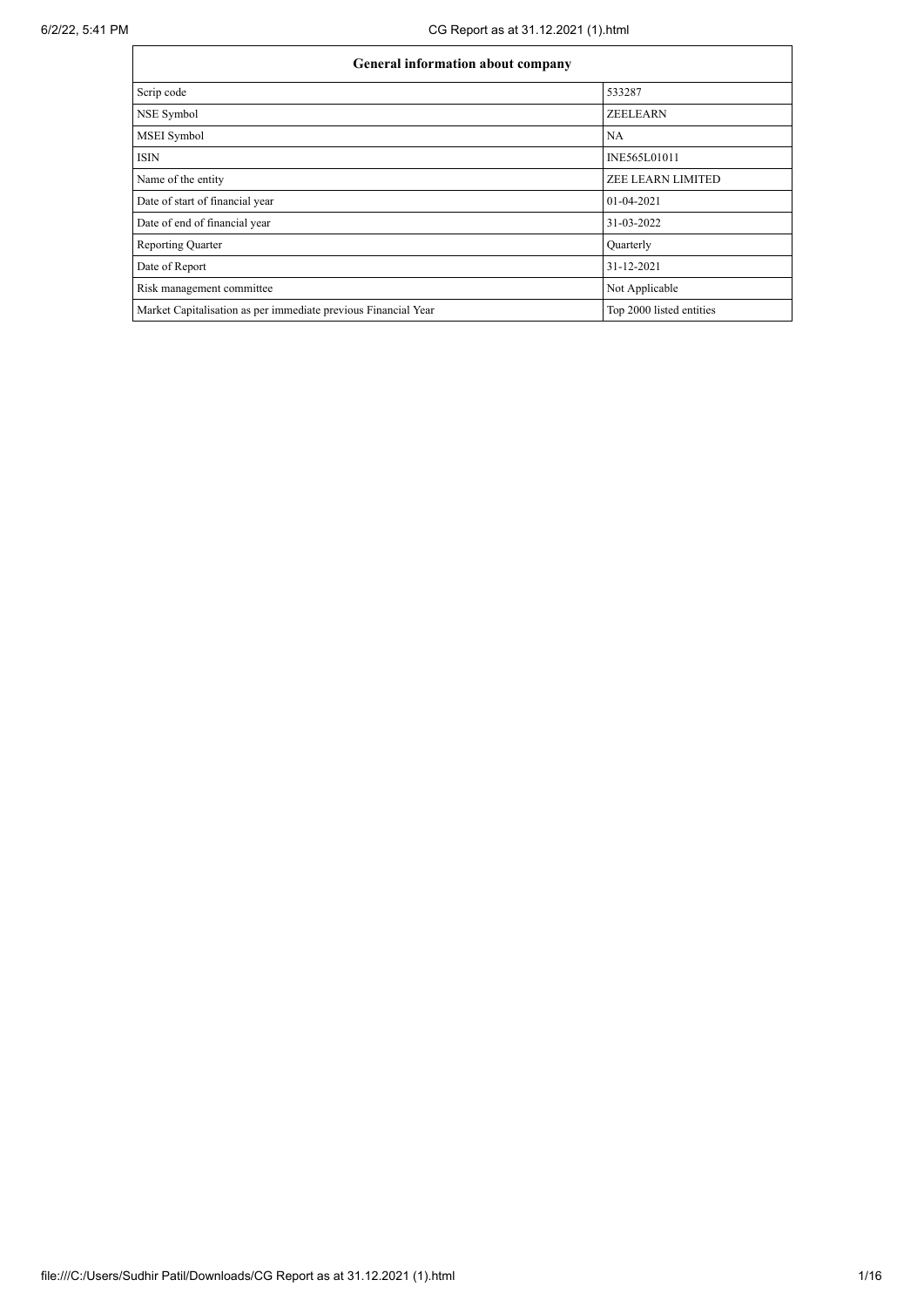## **Annexure I**

## **Annexure I to be submitted by listed entity on quarterly basis**

## **I. Composition of Board of Directors**

|              |            |            |                                                       |                            |                               |                          | Disclosure of notes on composition of board of directors explanatory                                 |                                             |                                                          |                                                |                      |                                                    |                                                                                                                                                |                                                                                                                                                                   |                                                                                                                                                                          |                                                                                                                                                                                                         |
|--------------|------------|------------|-------------------------------------------------------|----------------------------|-------------------------------|--------------------------|------------------------------------------------------------------------------------------------------|---------------------------------------------|----------------------------------------------------------|------------------------------------------------|----------------------|----------------------------------------------------|------------------------------------------------------------------------------------------------------------------------------------------------|-------------------------------------------------------------------------------------------------------------------------------------------------------------------|--------------------------------------------------------------------------------------------------------------------------------------------------------------------------|---------------------------------------------------------------------------------------------------------------------------------------------------------------------------------------------------------|
|              |            |            |                                                       |                            |                               |                          |                                                                                                      |                                             | Whether the listed entity has a Regular Chairperson   No |                                                |                      |                                                    |                                                                                                                                                |                                                                                                                                                                   |                                                                                                                                                                          |                                                                                                                                                                                                         |
|              |            |            |                                                       |                            |                               |                          |                                                                                                      |                                             |                                                          | Whether Chairperson is related to MD or CEO No |                      |                                                    |                                                                                                                                                |                                                                                                                                                                   |                                                                                                                                                                          |                                                                                                                                                                                                         |
| he           | PAN        | <b>DIN</b> | Category 1<br>of directors                            | Category 2<br>of directors | Category<br>3 of<br>directors | Date<br>of<br>Birth      | Whether<br>special<br>resolution<br>passed?<br>[Refer Reg.<br>$17(1A)$ of<br>Listing<br>Regulations] | Date of<br>passing<br>special<br>resolution | <b>Initial Date</b><br>of<br>appointment                 | Date of Re-<br>appointment                     | Date of<br>cessation | Tenure<br>$\sigma$ f<br>director<br>(in<br>months) | No of<br>Directorship<br>in listed<br>entities<br>including<br>this listed<br>entity (Refer<br>Regulation<br>17A of<br>Listing<br>Regulations) | No of<br>Independent<br>Directorship<br>in listed<br>entities<br>including<br>this listed<br>entity (Refer<br>Regulation<br>$17A(1)$ of<br>Listing<br>Regulations | Number of<br>memberships<br>in Audit/<br>Stakeholder<br>Committee(s)<br>including this<br>listed entity<br>(Refer<br>Regulation<br>$26(1)$ of<br>Listing<br>Regulations) | No of post of<br>Chairperson<br>in Audit/<br>Stakeholder<br>Committee<br>held in listed<br>entities<br>including<br>this listed<br>entity (Refer<br>Regulation<br>$26(1)$ of<br>Listing<br>Regulations) |
| sa           | AACPD9495N | 05261531   | Non-<br>Executive -<br>Independent<br>Director        | Not<br>Applicable          |                               | $22 -$<br>$12 -$<br>1955 | NA                                                                                                   |                                             | 31-03-2020                                               | 31-03-2020                                     |                      | 21                                                 | 3                                                                                                                                              | 3                                                                                                                                                                 | 5                                                                                                                                                                        | 3                                                                                                                                                                                                       |
| $\mathbf{d}$ | ADTPK7803M | 01076066   | Non-<br>Executive -<br>Independent<br>Director        | Not<br>Applicable          |                               | $25 -$<br>$12 -$<br>1960 | NA                                                                                                   |                                             | 17-05-2019                                               | 17-05-2019                                     |                      | 32                                                 | $\overline{2}$                                                                                                                                 | $\sqrt{2}$                                                                                                                                                        | $\overline{4}$                                                                                                                                                           | $\overline{2}$                                                                                                                                                                                          |
| ra           | ABEPK3277E | 00118037   | Non-<br>Executive -<br>Independent<br>Director        | Not<br>Applicable          |                               | $06 -$<br>$10-$<br>1953  | NA                                                                                                   |                                             | 30-12-2019                                               | 30-12-2019                                     |                      | 24                                                 |                                                                                                                                                | $\overline{2}$                                                                                                                                                    | $\overline{4}$                                                                                                                                                           | $\mathbf{0}$                                                                                                                                                                                            |
|              | ALOPS5495E | 08206770   | Non-<br>Executive -<br>Non<br>Independent<br>Director | Chairperson                |                               | $26 -$<br>$08 -$<br>1956 | NA                                                                                                   |                                             | 31-07-2020                                               |                                                |                      |                                                    | 3                                                                                                                                              | $\mathbf{0}$                                                                                                                                                      | $\overline{2}$                                                                                                                                                           | $\mathbf{0}$                                                                                                                                                                                            |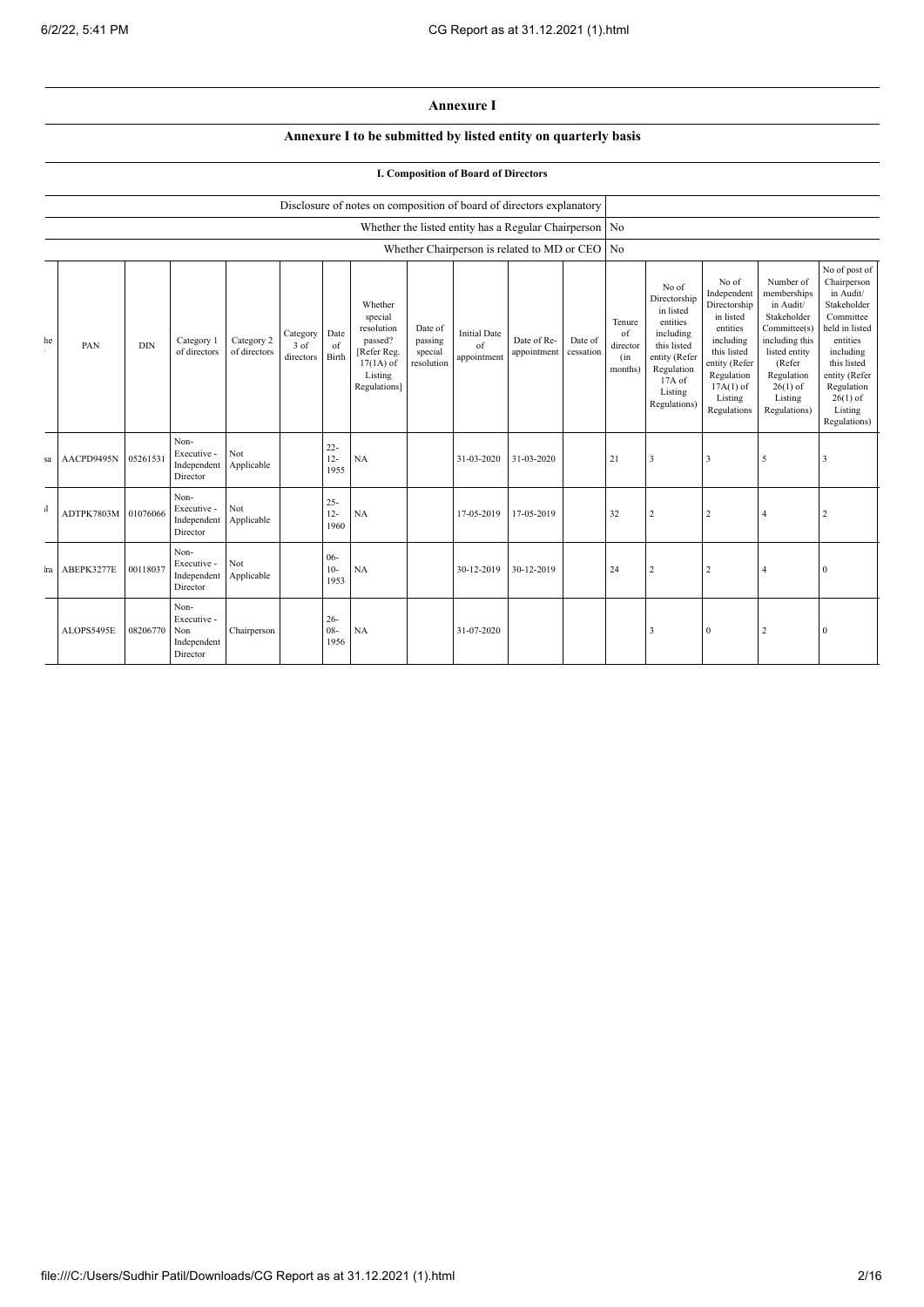|           |                      |                            |            |            |                                                |                               |                                    |                          |                                                                                                      |                                             |                                          | <b>I. Composition of Board of Directors</b> |                      |                                            |                                                                                                                                                |                                                                                                                                                                      |                                                                                                          |
|-----------|----------------------|----------------------------|------------|------------|------------------------------------------------|-------------------------------|------------------------------------|--------------------------|------------------------------------------------------------------------------------------------------|---------------------------------------------|------------------------------------------|---------------------------------------------|----------------------|--------------------------------------------|------------------------------------------------------------------------------------------------------------------------------------------------|----------------------------------------------------------------------------------------------------------------------------------------------------------------------|----------------------------------------------------------------------------------------------------------|
|           |                      |                            |            |            |                                                |                               |                                    |                          | Disclosure of notes on composition of board of directors explanatory                                 |                                             |                                          |                                             |                      |                                            |                                                                                                                                                |                                                                                                                                                                      |                                                                                                          |
|           |                      |                            |            |            |                                                |                               |                                    |                          | Whether the listed entity has a Regular Chairperson                                                  |                                             |                                          |                                             |                      |                                            |                                                                                                                                                |                                                                                                                                                                      |                                                                                                          |
| <b>Sr</b> | Title<br>(Mr)<br>Ms) | Name<br>of the<br>Director | PAN        | <b>DIN</b> | Category 1<br>of directors                     | Category 2<br>of<br>directors | Category Date<br>3 of<br>directors | of<br>Birth              | Whether<br>special<br>resolution<br>passed?<br>[Refer Reg.<br>$17(1A)$ of<br>Listing<br>Regulations] | Date of<br>passing<br>special<br>resolution | <b>Initial Date</b><br>of<br>appointment | Date of Re-<br>appointment                  | Date of<br>cessation | Tenure<br>of<br>director<br>(in<br>months) | No of<br>Directorship<br>in listed<br>entities<br>including<br>this listed<br>entity (Refer<br>Regulation<br>17A of<br>Listing<br>Regulations) | No of<br>Independent<br>Directorship<br>in listed<br>entities<br>including<br>this listed<br>entity<br>(Refer<br>Regulation<br>$17A(1)$ of<br>Listing<br>Regulations | Numb<br>membe<br>in A<br>Stakel<br>Commi<br>includi<br>listed<br>(Re<br>Regul<br>26(1)<br>List<br>Regula |
| .5        | Mr                   | Karunn<br>Kandoi           | AFRPK5343L | 01344843   | Non-<br>Executive -<br>Independent<br>Director | Not<br>Applicable             |                                    | $22 -$<br>$01 -$<br>1978 | NA                                                                                                   |                                             | 03-03-2021                               | 03-03-2021                                  |                      | 10                                         | 2                                                                                                                                              |                                                                                                                                                                      |                                                                                                          |
| 6         | Mr                   | Ritesh<br>Handa            | AATPH5506P | 02725365   | Executive<br>Director                          | Not<br>Applicable             |                                    | $17 -$<br>$09 -$<br>1975 | NA                                                                                                   |                                             | 07-08-2021                               |                                             |                      | 5                                          | $\Omega$                                                                                                                                       | $\Omega$                                                                                                                                                             |                                                                                                          |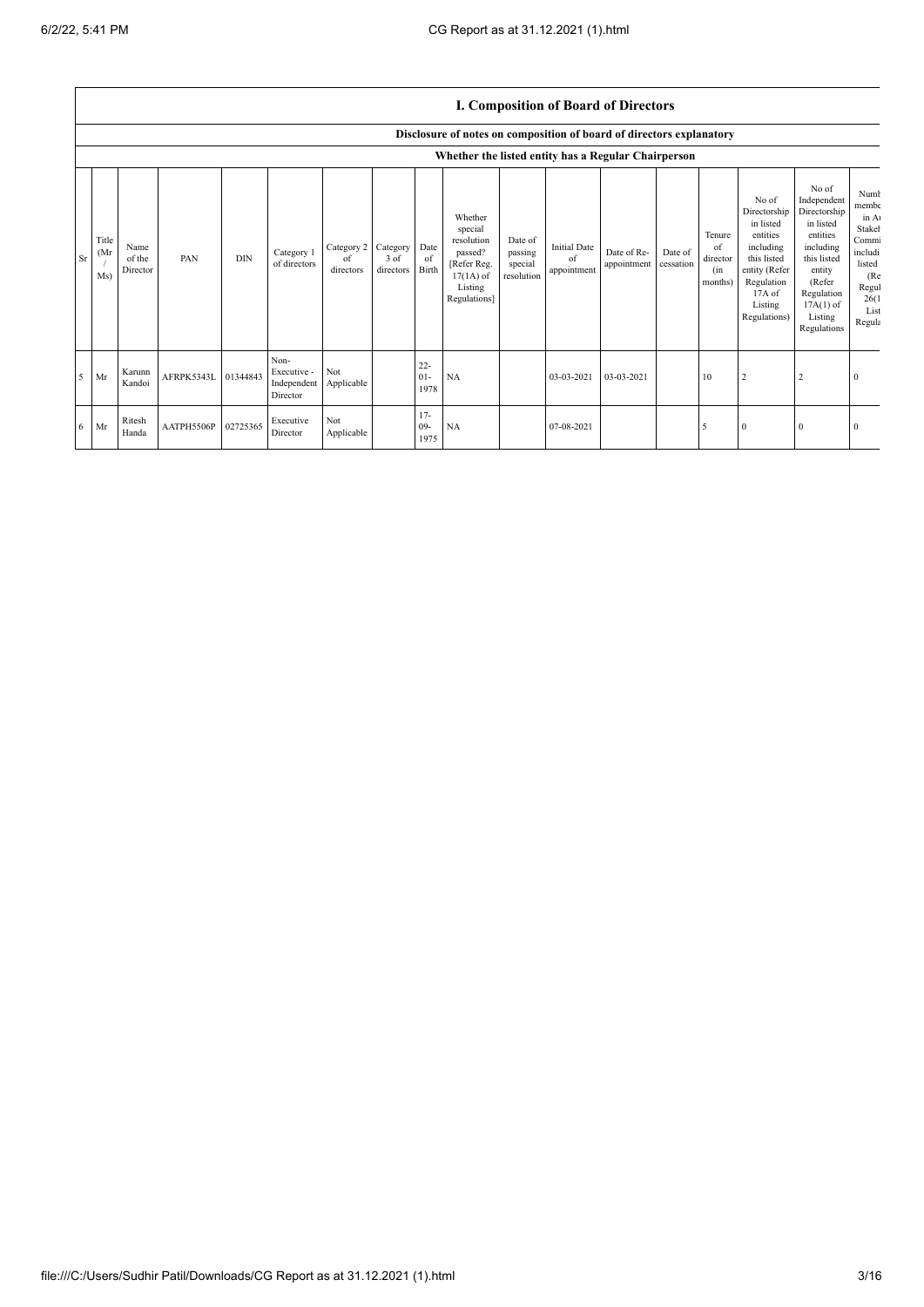|           | <b>Audit Committee Details</b> |                                 |                                                       |                            |                        |                      |         |
|-----------|--------------------------------|---------------------------------|-------------------------------------------------------|----------------------------|------------------------|----------------------|---------|
|           |                                |                                 | Whether the Audit Committee has a Regular Chairperson |                            | Yes                    |                      |         |
| <b>Sr</b> | <b>DIN</b><br>Number           | Name of Committee<br>members    | Category 1 of directors                               | Category 2 of<br>directors | Date of<br>Appointment | Date of<br>Cessation | Remarks |
|           | 05261531                       | Nanette Dsa                     | Non-Executive - Independent<br>Director               | Chairperson                | 31-03-2020             |                      |         |
| 2         | 01076066                       | Roshan Lal Kamboj               | Non-Executive - Independent<br>Director               | Member                     | 03-10-2019             |                      |         |
|           | 00118037                       | Dattatraya Ramchandra<br>Kelkar | Non-Executive - Independent<br>Director               | Member                     | 28-01-2020             |                      |         |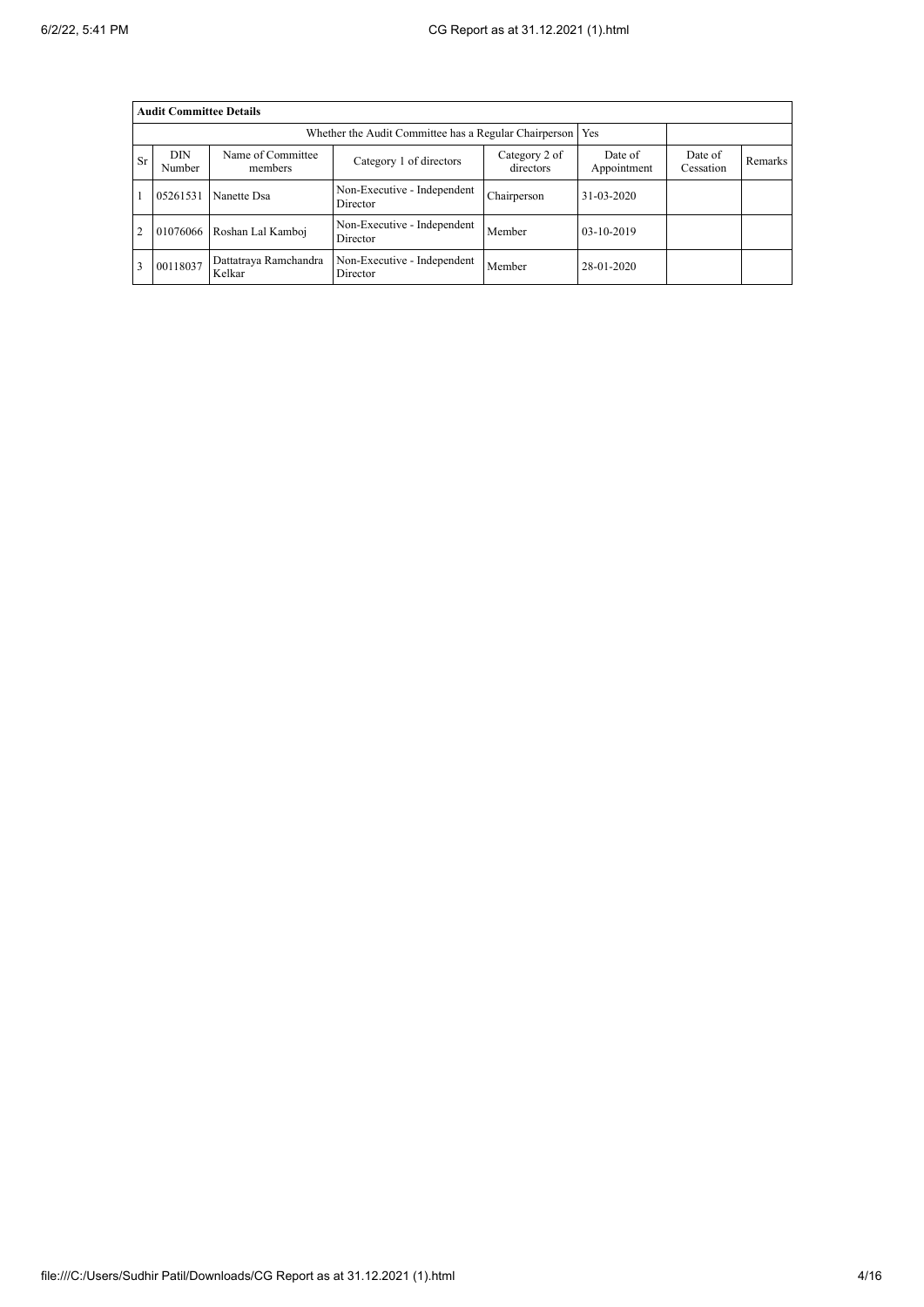|                |                      | Nomination and remuneration committee |                                                                                  |                            |                        |                      |                |
|----------------|----------------------|---------------------------------------|----------------------------------------------------------------------------------|----------------------------|------------------------|----------------------|----------------|
|                |                      |                                       | Whether the Nomination and remuneration committee has a Regular Chairperson   No |                            |                        |                      |                |
| <b>Sr</b>      | <b>DIN</b><br>Number | Name of Committee<br>members          | Category 1 of directors                                                          | Category 2 of<br>directors | Date of<br>Appointment | Date of<br>Cessation | <b>Remarks</b> |
|                | 05261531             | Nanette Dsa                           | Non-Executive - Independent<br>Director                                          | Chairperson                | $31 - 03 - 2020$       |                      |                |
| $\overline{2}$ |                      | 01076066 Roshan Lal Kamboj            | Non-Executive - Independent<br>Director                                          | Member                     | $03-10-2019$           |                      |                |
| 3              | 00118037             | Dattatraya Ramchandra<br>Kelkar       | Non-Executive - Independent<br>Director                                          | Member                     | 28-01-2020             |                      |                |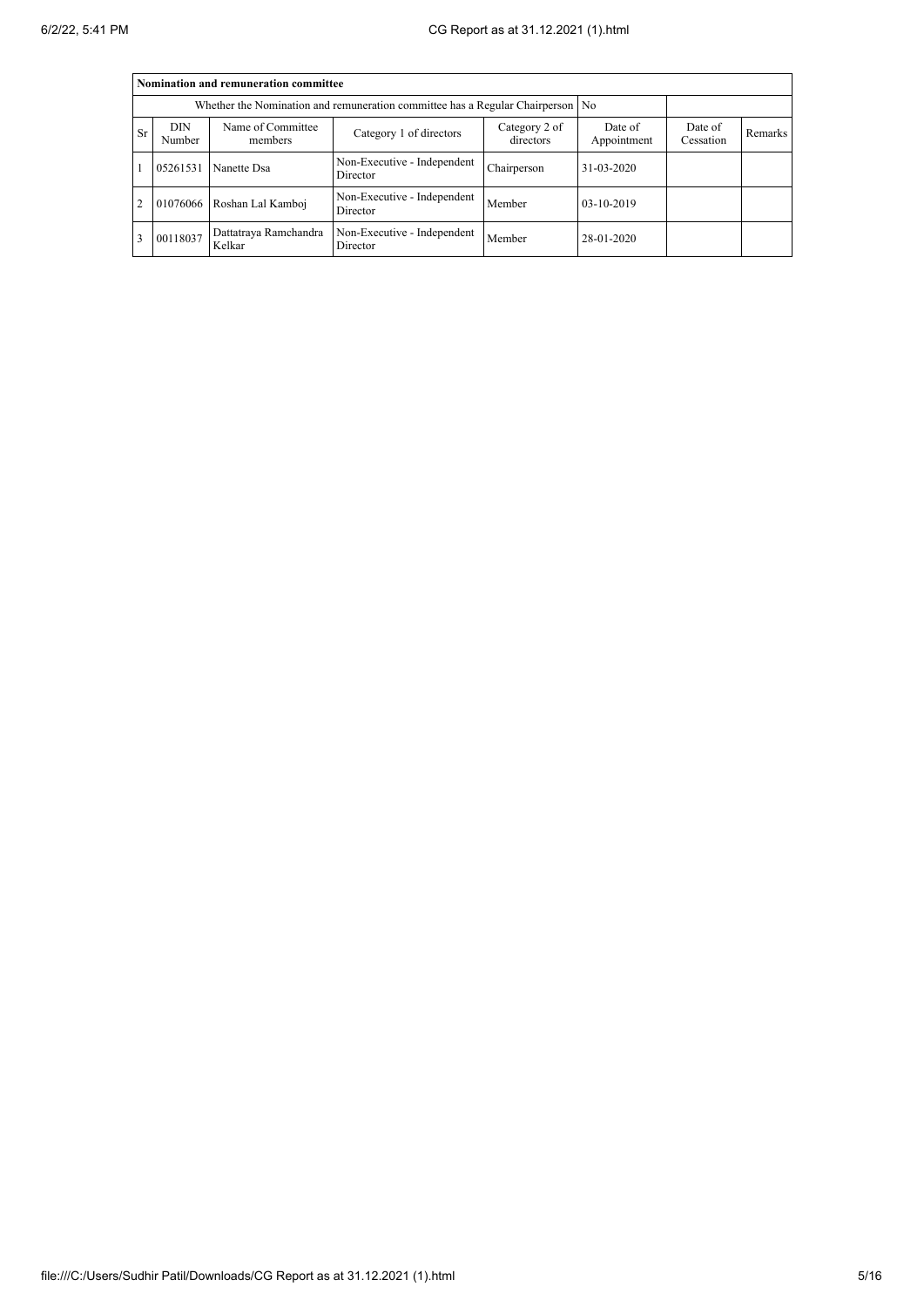|                |                      | <b>Stakeholders Relationship Committee</b> |                                                                           |                            |                        |                      |         |
|----------------|----------------------|--------------------------------------------|---------------------------------------------------------------------------|----------------------------|------------------------|----------------------|---------|
|                |                      |                                            | Whether the Stakeholders Relationship Committee has a Regular Chairperson |                            | Yes                    |                      |         |
| <b>Sr</b>      | <b>DIN</b><br>Number | Name of Committee<br>members               | Category 1 of directors                                                   | Category 2 of<br>directors | Date of<br>Appointment | Date of<br>Cessation | Remarks |
|                | 05261531             | Nanette Dsa                                | Non-Executive - Independent<br>Director                                   | Chairperson                | 31-03-2020             |                      |         |
| $\overline{2}$ | 01076066             | Roshan Lal Kamboj                          | Non-Executive - Independent<br>Director                                   | Member                     | 03-10-2019             |                      |         |
| 3              | 00118037             | Dattatraya Ramchandra<br>Kelkar            | Non-Executive - Independent<br>Director                                   | Member                     | 28-01-2020             |                      |         |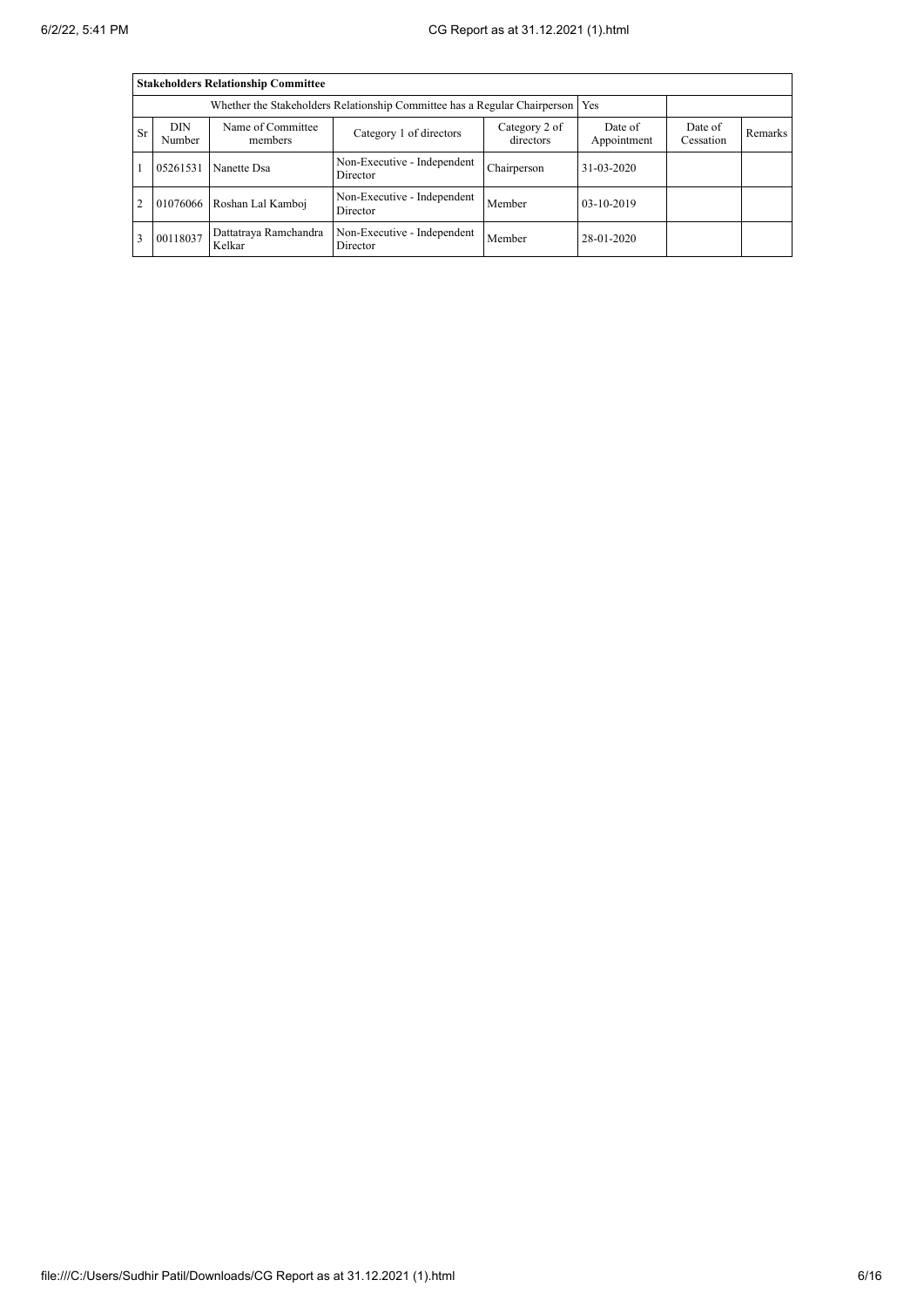|      |               | <b>Risk Management Committee</b>                                |                            |                            |                        |                      |         |
|------|---------------|-----------------------------------------------------------------|----------------------------|----------------------------|------------------------|----------------------|---------|
|      |               | Whether the Risk Management Committee has a Regular Chairperson |                            |                            |                        |                      |         |
| l Sr | DIN<br>Number | Name of Committee<br>members                                    | Category 1 of<br>directors | Category 2 of<br>directors | Date of<br>Appointment | Date of<br>Cessation | Remarks |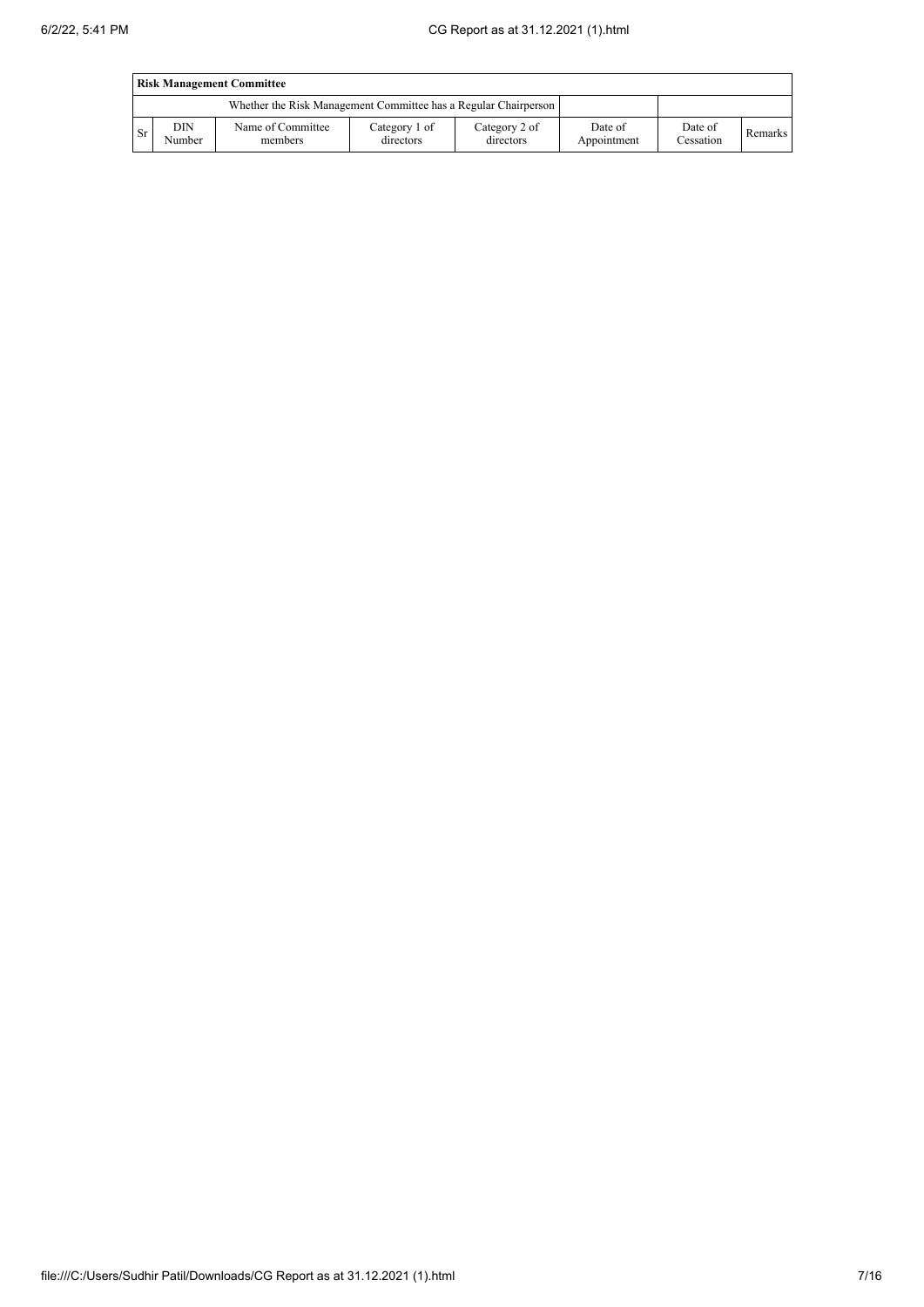|                |                      | <b>Corporate Social Responsibility Committee</b> |                                                                                      |                            |                        |                      |         |
|----------------|----------------------|--------------------------------------------------|--------------------------------------------------------------------------------------|----------------------------|------------------------|----------------------|---------|
|                |                      |                                                  | Whether the Corporate Social Responsibility Committee has a Regular Chairperson   No |                            |                        |                      |         |
| <b>Sr</b>      | <b>DIN</b><br>Number | Name of Committee<br>members                     | Category 1 of directors                                                              | Category 2 of<br>directors | Date of<br>Appointment | Date of<br>Cessation | Remarks |
|                | 05261531             | Nanette Dsa                                      | Non-Executive - Independent<br>Director                                              | Chairperson                | $31 - 03 - 2020$       |                      |         |
| $\overline{2}$ |                      | 01076066 Roshan Lal Kamboj                       | Non-Executive - Independent<br>Director                                              | Member                     | $03-10-2019$           |                      |         |
| 3              | 00118037             | Dattatraya Ramchandra<br>Kelkar                  | Non-Executive - Independent<br>Director                                              | Member                     | 28-01-2020             |                      |         |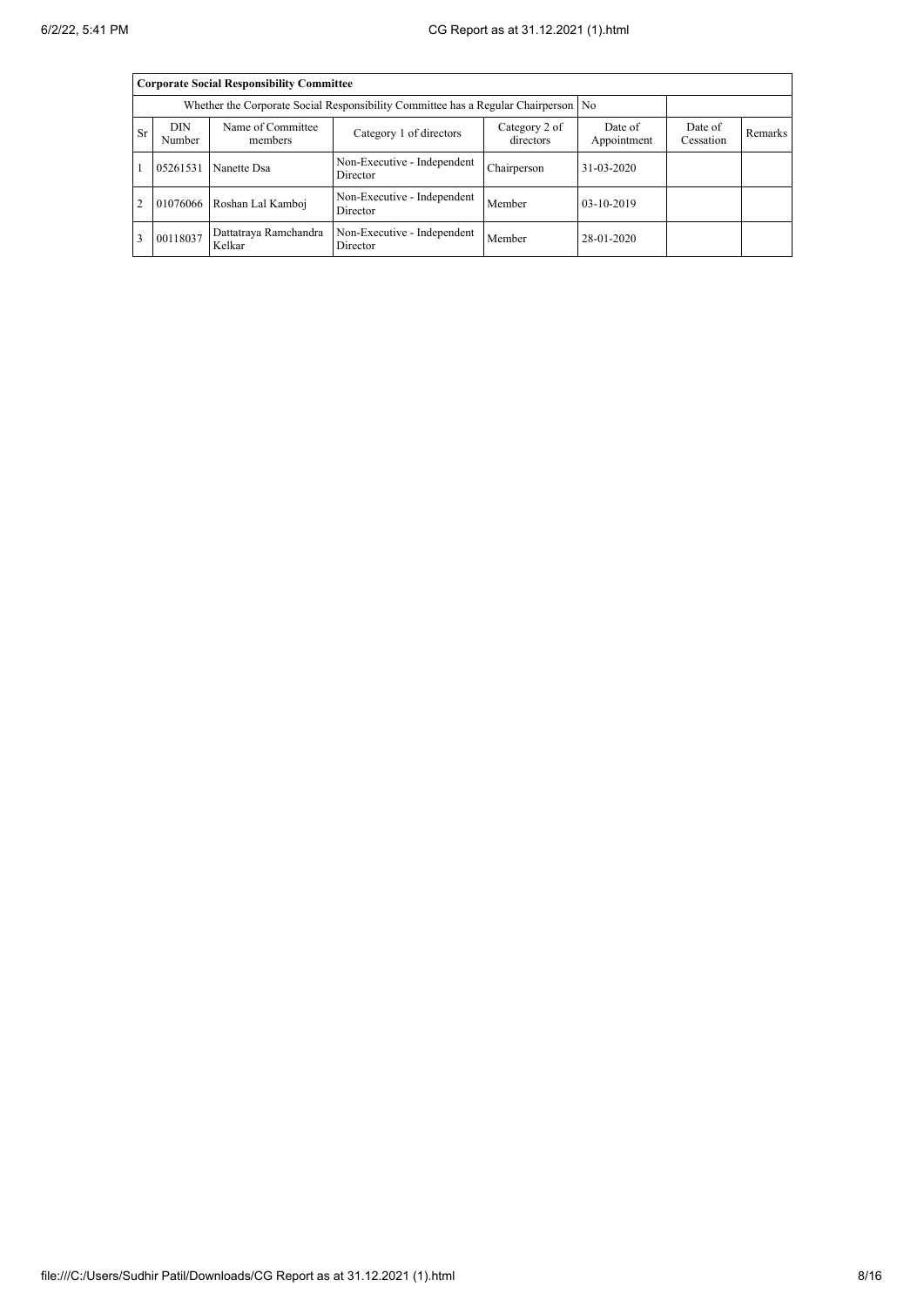| <b>Other Committee</b> |                                                                                                                                     |  |  |
|------------------------|-------------------------------------------------------------------------------------------------------------------------------------|--|--|
|                        | Sr   DIN Number   Name of Committee members   Name of other committee   Category 1 of directors   Category 2 of directors   Remarks |  |  |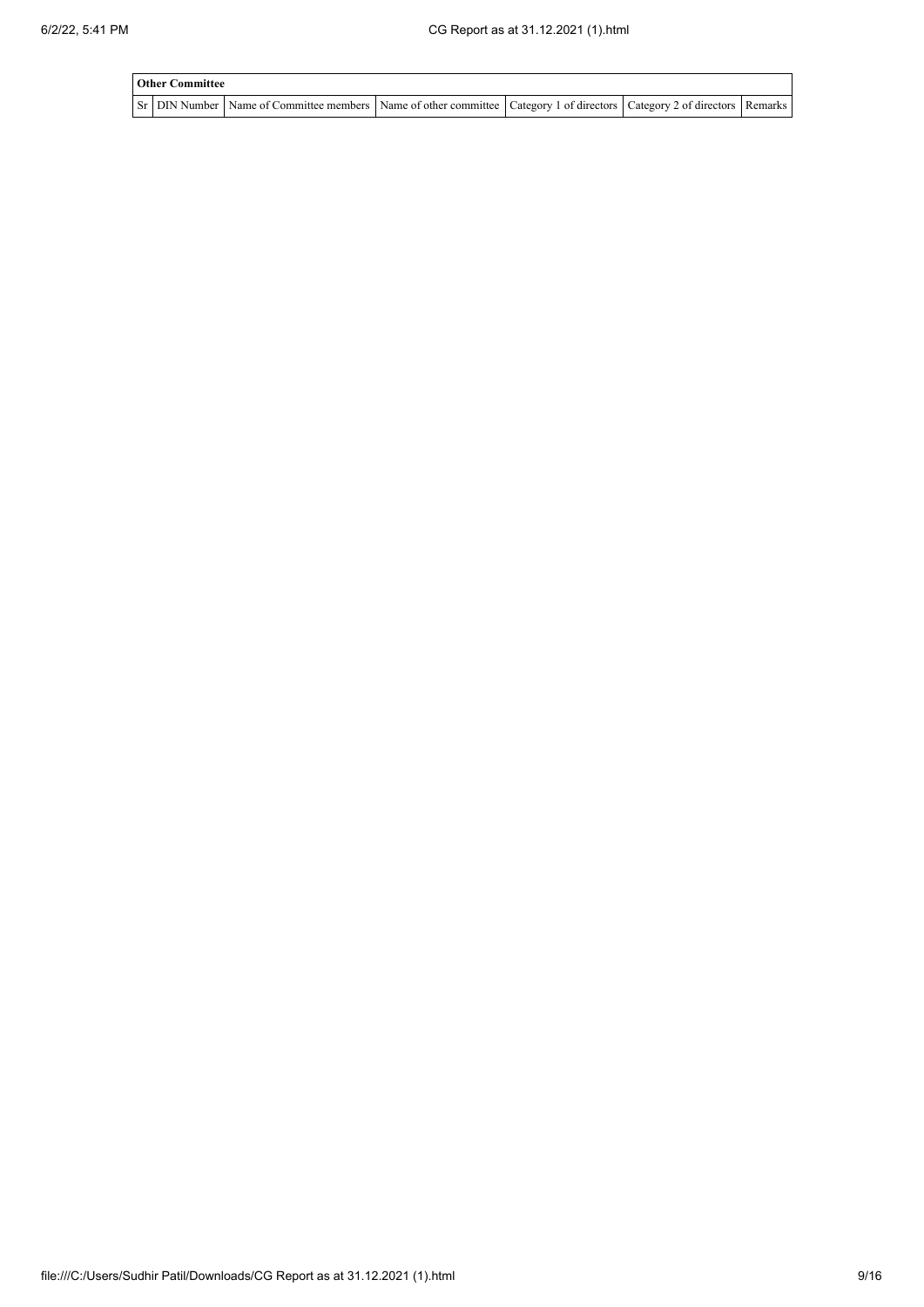|                |                                                              |                                                                     |                                                                      | <b>Annexure 1</b>                     |                                                     |                                                                                      |                                                                 |
|----------------|--------------------------------------------------------------|---------------------------------------------------------------------|----------------------------------------------------------------------|---------------------------------------|-----------------------------------------------------|--------------------------------------------------------------------------------------|-----------------------------------------------------------------|
|                | <b>Annexure 1</b>                                            |                                                                     |                                                                      |                                       |                                                     |                                                                                      |                                                                 |
|                | <b>III. Meeting of Board of Directors</b>                    |                                                                     |                                                                      |                                       |                                                     |                                                                                      |                                                                 |
|                |                                                              | Disclosure of notes on meeting of<br>board of directors explanatory |                                                                      |                                       |                                                     |                                                                                      |                                                                 |
| Sr             | Date(s) of<br>meeting (if any)<br>in the previous<br>quarter | $Date(s)$ of<br>meeting (if any)<br>in the current<br>quarter       | Maximum gap<br>between any two<br>consecutive (in<br>number of days) | Notes for<br>not<br>providing<br>Date | Whether<br>requirement of<br>Quorum met<br>(Yes/No) | Number of Directors<br>present* (All directors<br>including Independent<br>Director) | No. of<br>Independent<br>Directors<br>attending the<br>meeting* |
|                | 13-08-2021                                                   |                                                                     |                                                                      |                                       | Yes                                                 | 5                                                                                    |                                                                 |
| $\overline{2}$ | 31-08-2021                                                   |                                                                     | 17                                                                   |                                       | Yes                                                 | 6                                                                                    | 4                                                               |
| 3              |                                                              | 29-10-2021                                                          | 58                                                                   |                                       | Yes                                                 | 6                                                                                    | 4                                                               |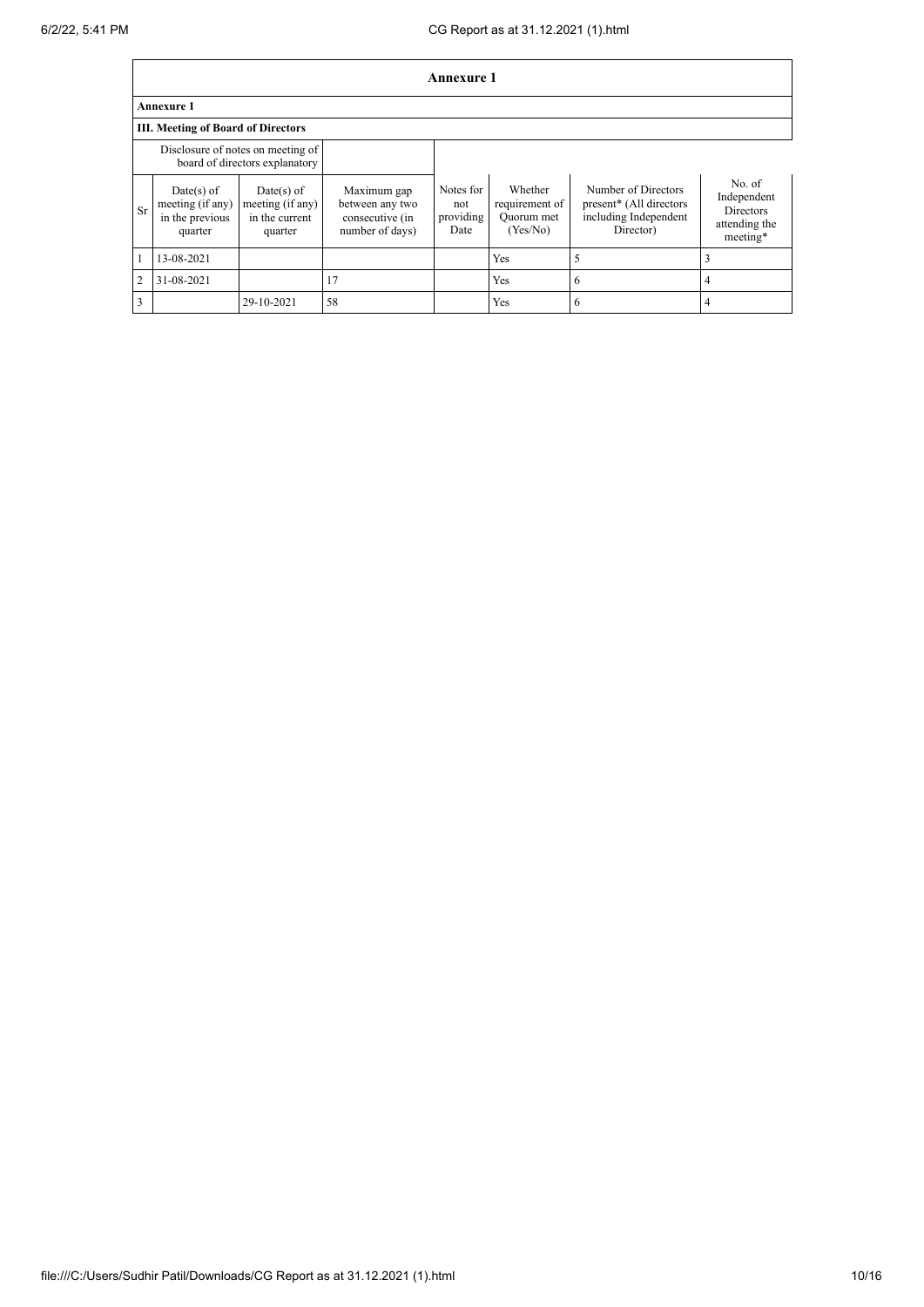|                | Annexure 1                                       |                                                                                                            |                                                                      |                               |                                       |                                                        |                                                                                            |                                                                           |
|----------------|--------------------------------------------------|------------------------------------------------------------------------------------------------------------|----------------------------------------------------------------------|-------------------------------|---------------------------------------|--------------------------------------------------------|--------------------------------------------------------------------------------------------|---------------------------------------------------------------------------|
|                | <b>IV. Meeting of Committees</b>                 |                                                                                                            |                                                                      |                               |                                       |                                                        |                                                                                            |                                                                           |
|                |                                                  |                                                                                                            | Disclosure of notes on meeting of committees explanatory             |                               |                                       |                                                        |                                                                                            |                                                                           |
| Sr             | Name of<br>Committee                             | $Date(s)$ of meeting (Enter<br>dates of Previous quarter<br>and Current quarter in<br>chronological order) | Maximum gap<br>between any two<br>consecutive (in<br>number of days) | Name of<br>other<br>committee | Reson for<br>not<br>providing<br>date | Whether<br>requirement<br>of Quorum<br>met<br>(Yes/No) | Number of<br>Directors present*<br>(All directors<br>including<br>Independent<br>Director) | No. of<br>Independent<br><b>Directors</b><br>attending<br>the<br>meeting* |
|                | Audit<br>Committee                               | 13-08-2021                                                                                                 |                                                                      |                               |                                       | Yes                                                    | 3                                                                                          |                                                                           |
| $\overline{2}$ | Audit<br>Committee                               | 29-10-2021                                                                                                 | 76                                                                   |                               |                                       | Yes                                                    | 3                                                                                          | 2                                                                         |
| 3              | <b>Stakeholders</b><br>Relationship<br>Committee | 03-12-2021                                                                                                 |                                                                      |                               |                                       | Yes                                                    | 3                                                                                          | 3                                                                         |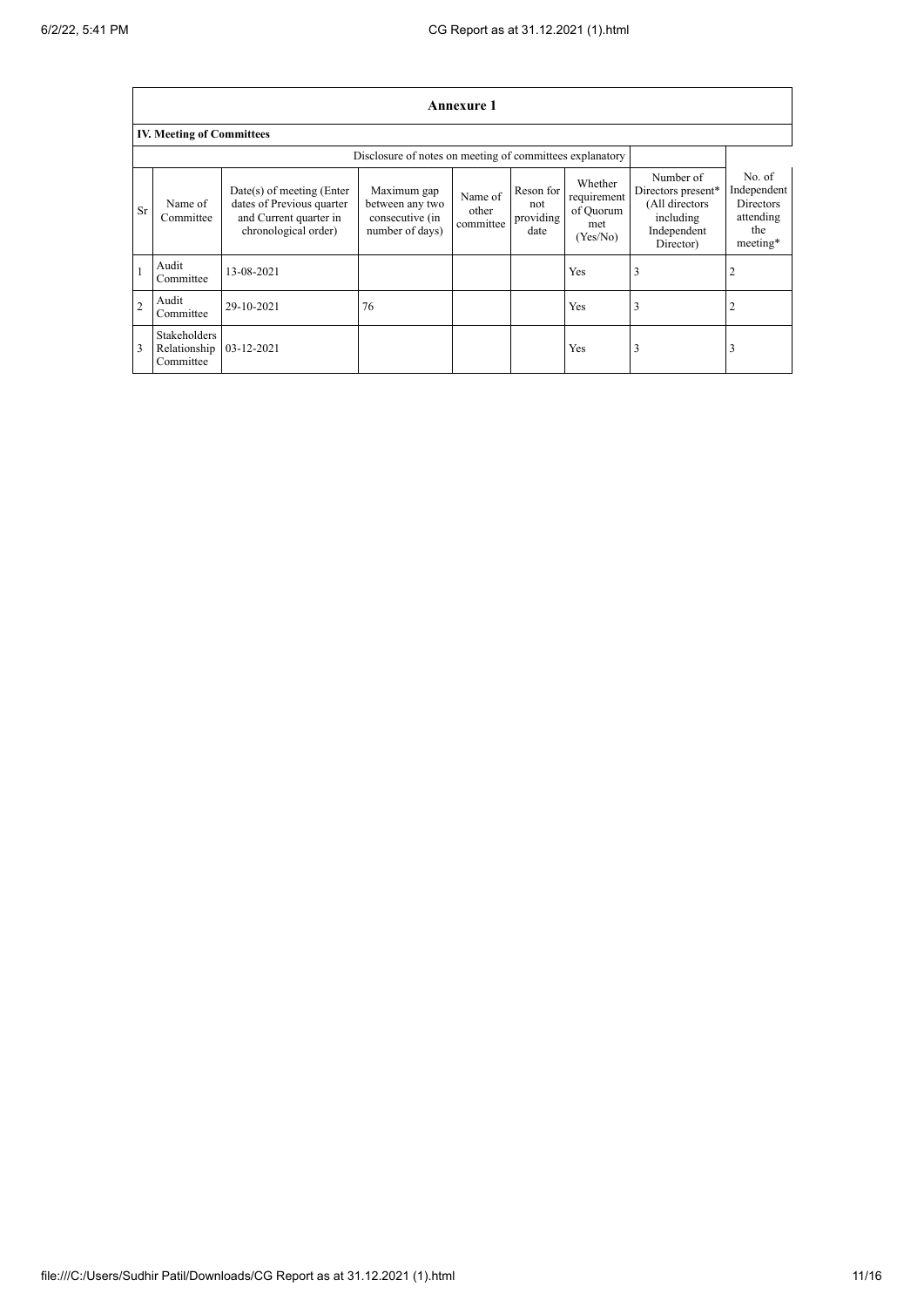|    | Annexure 1                                                                                                |                                  |                                                                    |  |  |  |
|----|-----------------------------------------------------------------------------------------------------------|----------------------------------|--------------------------------------------------------------------|--|--|--|
|    | <b>V. Related Party Transactions</b>                                                                      |                                  |                                                                    |  |  |  |
| Sr | Subject                                                                                                   | Compliance status<br>(Yes/No/NA) | If status is "No" details of non-<br>compliance may be given here. |  |  |  |
|    | Whether prior approval of audit committee obtained                                                        | Yes                              |                                                                    |  |  |  |
| 2  | Whether shareholder approval obtained for material RPT                                                    | <b>NA</b>                        |                                                                    |  |  |  |
|    | Whether details of RPT entered into pursuant to omnibus approval<br>have been reviewed by Audit Committee | Yes                              |                                                                    |  |  |  |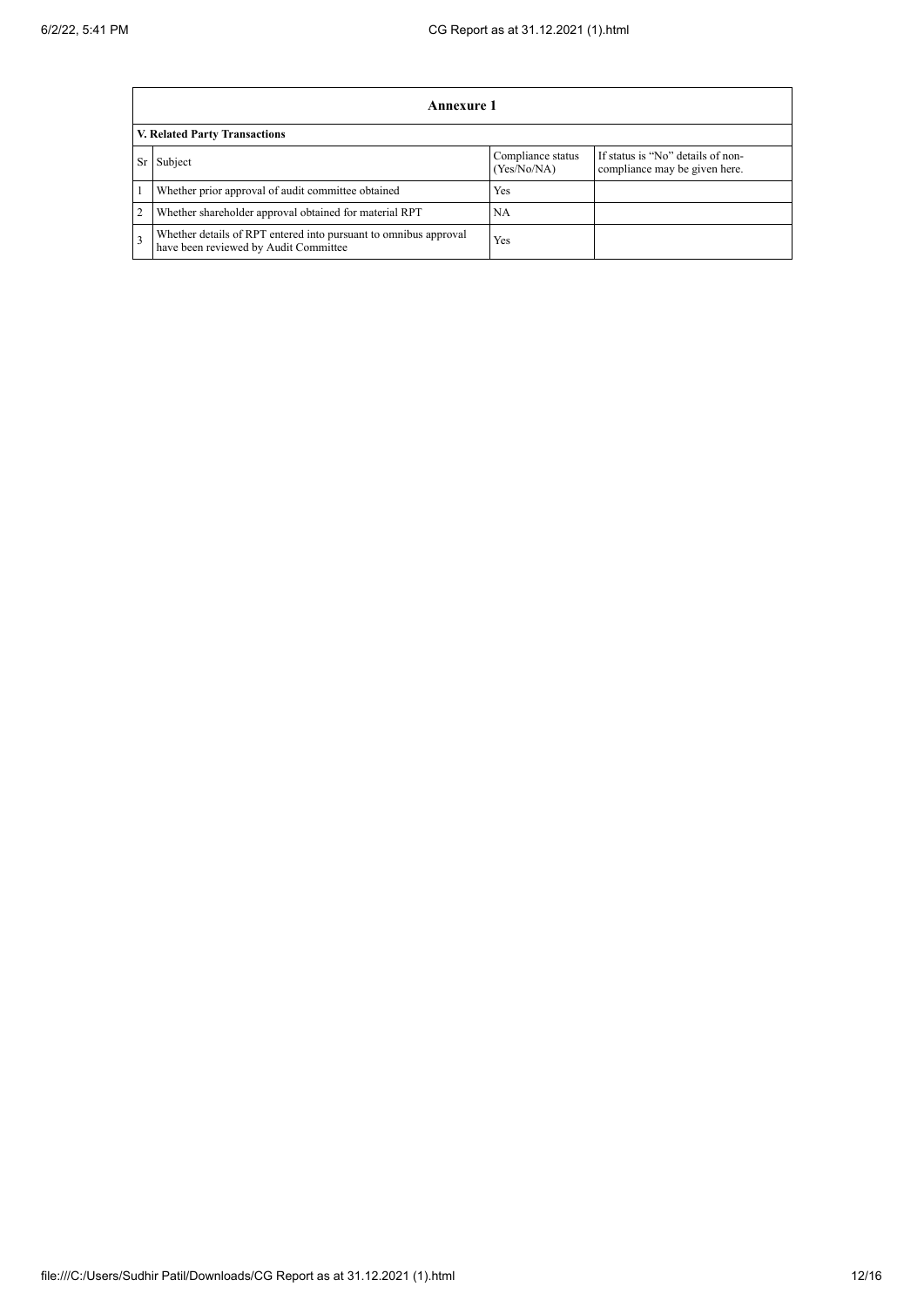|                         | Annexure 1                                                                                                                                                                                                      |                               |  |  |  |  |
|-------------------------|-----------------------------------------------------------------------------------------------------------------------------------------------------------------------------------------------------------------|-------------------------------|--|--|--|--|
| <b>VI. Affirmations</b> |                                                                                                                                                                                                                 |                               |  |  |  |  |
|                         | Sr Subject                                                                                                                                                                                                      | Compliance<br>status (Yes/No) |  |  |  |  |
|                         | The composition of Board of Directors is in terms of SEBI (Listing obligations and disclosure requirements)<br>Regulations, 2015                                                                                | Yes                           |  |  |  |  |
| $\overline{2}$          | The composition of the following committees is in terms of SEBI(Listing obligations and disclosure requirements)<br>Regulations, 2015 a. Audit Committee                                                        | Yes                           |  |  |  |  |
| 3                       | The composition of the following committees is in terms of SEBI(Listing obligations and disclosure requirements)<br>Regulations, 2015. b. Nomination & remuneration committee                                   | Yes                           |  |  |  |  |
| 4                       | The composition of the following committees is in terms of SEBI(Listing obligations and disclosure requirements)<br>Regulations, 2015. c. Stakeholders relationship committee                                   | Yes                           |  |  |  |  |
| 5                       | The composition of the following committees is in terms of SEBI(Listing obligations and disclosure requirements)<br>Regulations, 2015. d. Risk management committee (applicable to the top 500 listed entities) | <b>NA</b>                     |  |  |  |  |
| 6                       | The committee members have been made aware of their powers, role and responsibilities as specified in SEBI<br>(Listing obligations and disclosure requirements) Regulations, 2015.                              | Yes                           |  |  |  |  |
| π                       | The meetings of the board of directors and the above committees have been conducted in the manner as specified in<br>SEBI (Listing obligations and disclosure requirements) Regulations, 2015.                  | Yes                           |  |  |  |  |
| 8                       | This report and/or the report submitted in the previous quarter has been placed before Board of Directors.                                                                                                      | Yes                           |  |  |  |  |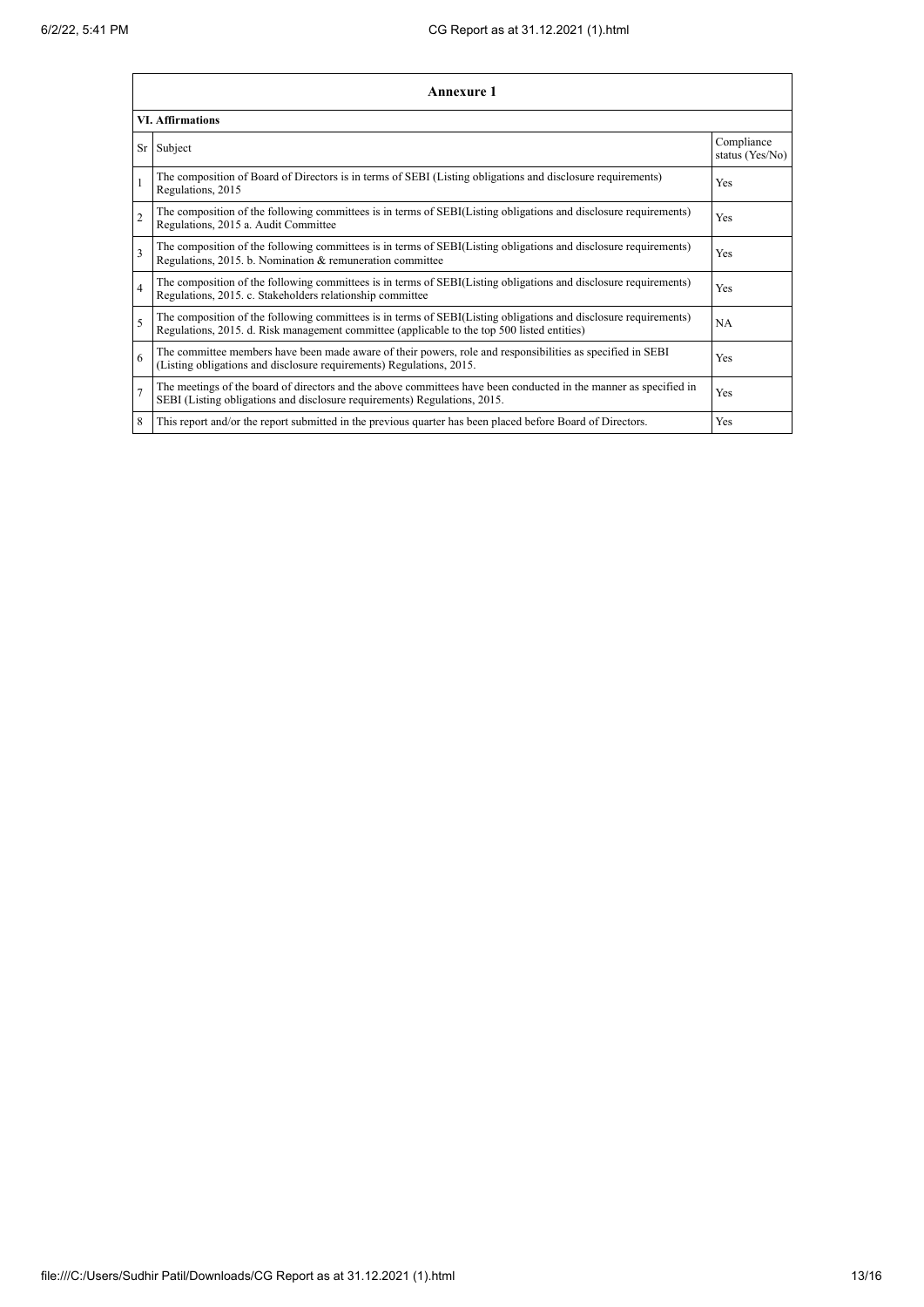| <b>Annexure 1</b> |                   |                                          |  |
|-------------------|-------------------|------------------------------------------|--|
| <sup>1</sup> Sr   | Subject           | Compliance status                        |  |
|                   | Name of signatory | Anil Gupta                               |  |
|                   | Designation       | Company Secretary and Compliance Officer |  |